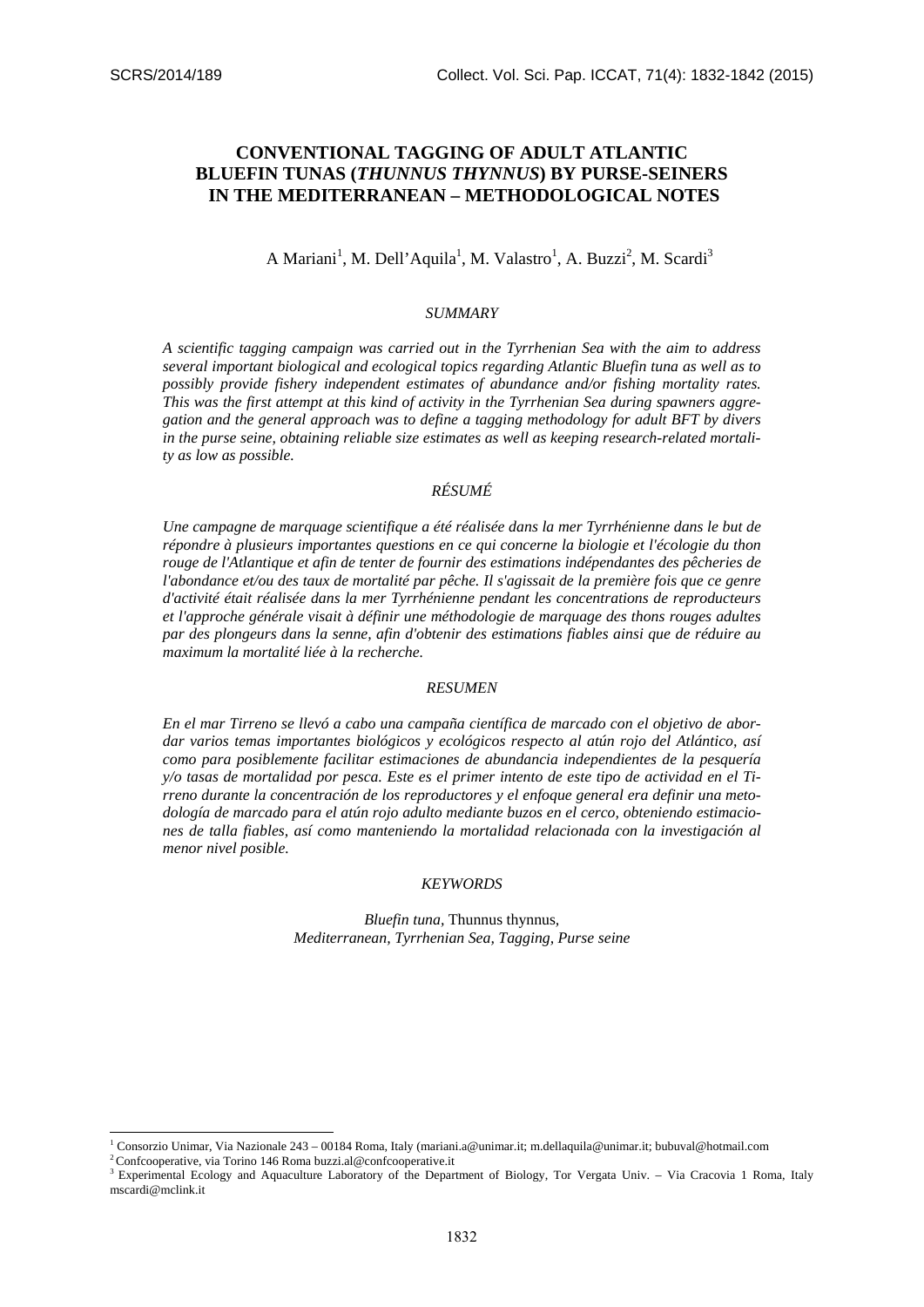## **1. Background**

The improvement of management advices and the reduction of uncertainty in bluefin tuna stock assessment depends on a better knowledge of key biological processes. As underlined by Iccat, almost all data currently used in stock assessment are obtained by fishery-dependent sampling, and need to be cross-checked with data coming from alternative sources, such as tagging studies, in order to be properly validated. The first need, therefore, is to set up a scientifically robust methodology facing an activity still rarely carried out in some environmental and operational conditions.

## **2. Introduction**

This report refers to the activities carried out in the Tyrrhenian Sea according to the ToRs of the Call for Tenders GBYP 01/2013 "Conventional tagging of juvenile and/or adult bluefin tuna by purse-seiners in the Tyrrhenian Sea (ICCAT/GBYP Phase  $4 - 2013$ )". A series of specific objectives of the tagging activity were set out by Iccat, and among them, "the estimation of the feasibility of tagging BFT in traps and purse-seiners by divers getting at the same time reliable size estimates." The paper refers particularly to the application and improvement of methods applied to the topic, as set up during the specific tagging campaign carried out in June 2013.

## **3. Materials and methods**

Considering the high risks of fish mortality and the several field practical difficulties that this pilot tagging activity may present, preparatory activities with the experts participating to the project, the fishermen and the divers, were carried out to discuss about the practical possibility of adapting the methodology suggested by Iccat to operational conditions.

## *Tagging*

As far as adults are concerned, great concern was expressed about the viability of the proposed methodology, mostly for the possible high rate of mortality. Concerns were focused on the possible reactions of adult specimens to the shot, the tendency of going deeper and deeper and therefore on the possibility of tagging many individuals in this way, besides the danger that the behaviour of some stressed entangled specimen could compromise the stretch of the net, causing a fast and potentially dangerous reduction of water for the fishes preventing them from schooling or inducing a frenzy reaction. Moreover, in case of any change of the sea state, the risk of having a Bluefin tuna school of adults restricted inside a purse seine in high sea could create unacceptable risks for both the net and the vessel and, as a consequence, the net should be opened and the fish should be released into the wild.

### *Geographic area*

The area of the scientific tagging campaign was the Southern Tyrrhenian Sea. The importance of this area for the concentration of BFT spawners is well known (Arena, P. 1978, 1982,), and constant activity of purse seine fishing has developed starting from the early Seventies (Arena, 1990).

### *Vessel*

The vessel used for the scientific tagging campaign in the Tyrrhenian Sea was selected among the purse seiners fleet actually operating in Italy (Error! Reference source not found.). The selection of the vessel was made taking into account both the technical features and the comfort/safety on board for the tagging team. The crew also included two professional divers for the achievement of the planned activities.

## *Tagging equipment*

UNIMAR received from ICCAT the technical equipment which was selected and used according to the "best value for money" principle: conventional tags and applicators for spaghetti tags, small billfish tags, large billfish tags. 10 units of wooden handles for applicators + additional 10 small billfish applicators were also provided.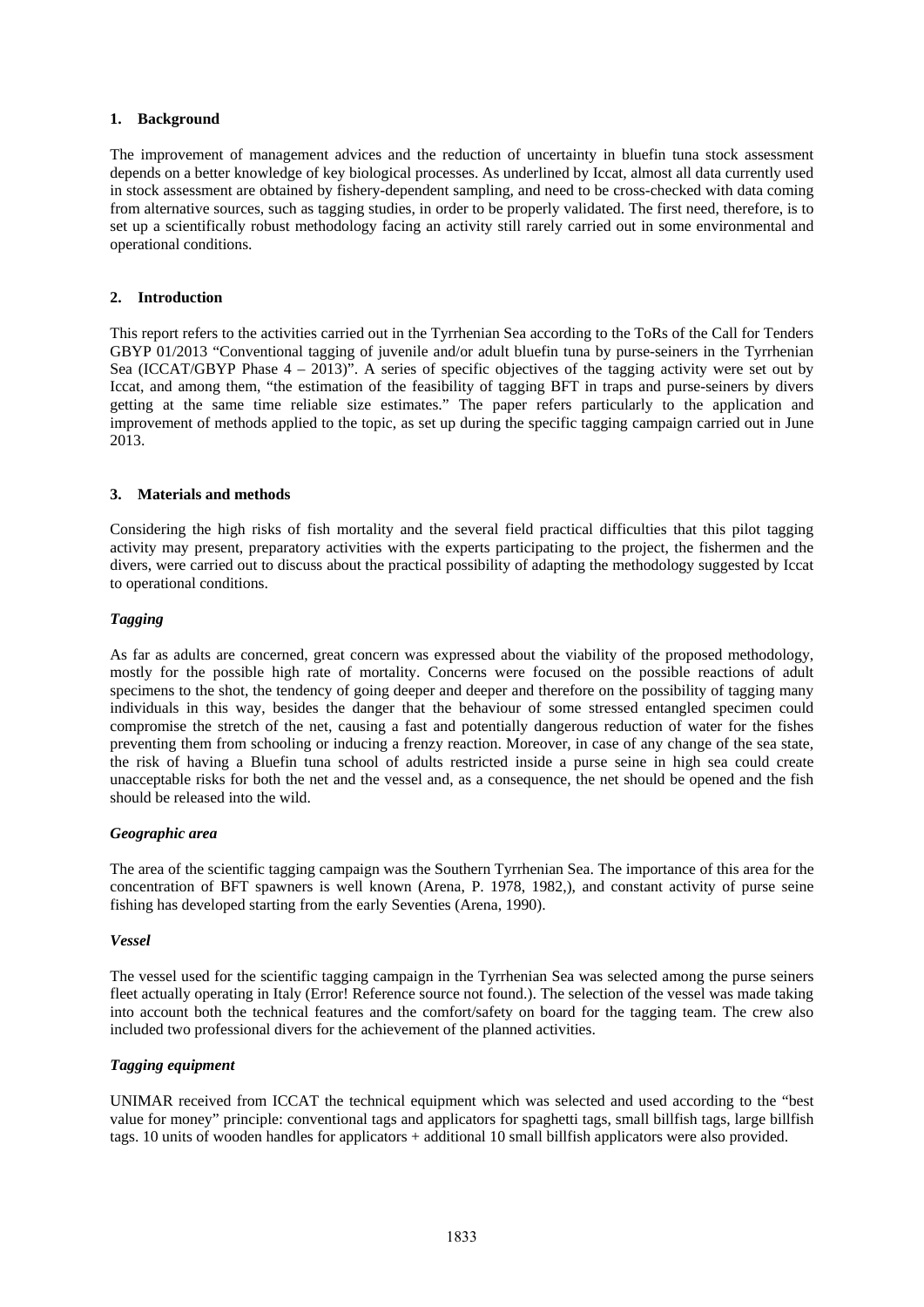## *Spearguns*

According to the decision of the preparatory meeting, four spearguns, a 120cm, a 100cm and a 95cm custom wooden made (Error! Reference source not found.) and a OMER Cayman 95cm "Arbaletes" were set up. All weapons were equipped with a single or coupled circular power band in Dynatex (Power band Ø 14 mm).

Three hand rods were prepared: two in aluminium 3 metre long and a stainless steel one, 2.5 metre long, all with a diameter of 2.5 cm, at the end of which was acquitted a threaded stainless steel dice, which can hold a series of short harmonic steel (17-4 PH) 30 cm long spear, 7 mm in diameter.

The tip of the spear gun shaft was appropriately modified for the insertion of the different models of applicators provided by ICCAT (Error! Reference source not found.): for the applicator models "Bill fish", it was decided to drill into the 6,25 mm  $\emptyset$  and 6,50 mm  $\emptyset$  harmonic steal (17-4 PH) spearheads a hole, in which the applicators were firmly glued. To prevent an excessive subcutaneous penetration of the applicator, each shaft was equipped with a semi-rigid rubber stopper, large 2 cm  $\varnothing$  and 3 cm long. In order to avoid the sliding of the stopper during shooting causing an excessive penetration of the tag, it was decided to lock it on the shaft, through a thickness obtained along the shaft.

The tags, arranged in series of 20, were sewn onto a tape that was applied to the leg of the operator through a velcro, ensuring an easy access to the tags during the shooting phases. All the tags were sterilized with a water resistant disinfectant spray, just before the deployment.

On the chance that tags might be manually applied, the set included a large floating cradle for cetaceans and a couple of inflatable mattresses.

## *Recording system*

The videos of the tagging were recorded using a Gopro video camera installed on the side of the speargun using a specific mounting bracket (Error! Reference source not found.). The video camera was set up with the following parameters:

- PAL system 48 frame per second
- Field of View (FOV) Ultra-wide
- Screen Resolution/Aspect Ratio 1920x1440 4:3

## *Analysis of video images*

The estimate of tuna size had to be determined from the analysis of images coming from the video-camera mounted on the spear guns, defining an algorithm that compares images of tunas with those of 3D tuna models as well as with those of a graduated pole, taken from a given distance. Field trials had to be carried out during the fishing campaign.

In order to analyse images we adapted a Machine Learning approach that has been already applied to dual camera systems (Mariani *et al.,* 2013). In our case the analysis was performed on single images captured right before firing a tagging spear. Such a procedure, which is based on an Artificial Neural Network (ANN), can be "trained" to assess actual tuna size on the basis of information about apparent tuna size retrieved from the images.

The procedure requires that some assumptions are met to obtain accurate size estimates based on such a simplified set-up. In fact, we assumed that;

- 1. all tuna fishes are exactly identical in shape, while their size may vary;
- 2. the firing distance of tagging spears is constant and equal to the distance from which the graduated pole images used for calibration were shot;
- 3. tagging spears are always aimed at the centre of mass of the target tuna fish.

As the apparent shape of tuna fish that is about to be tagged may vary in each image, we used the apparent length and the maximum apparent width as predictive variables for actual length. Obviously, the apparent length varies depending on fish aspect, whereas the maximum apparent width is more strictly related to the actual size.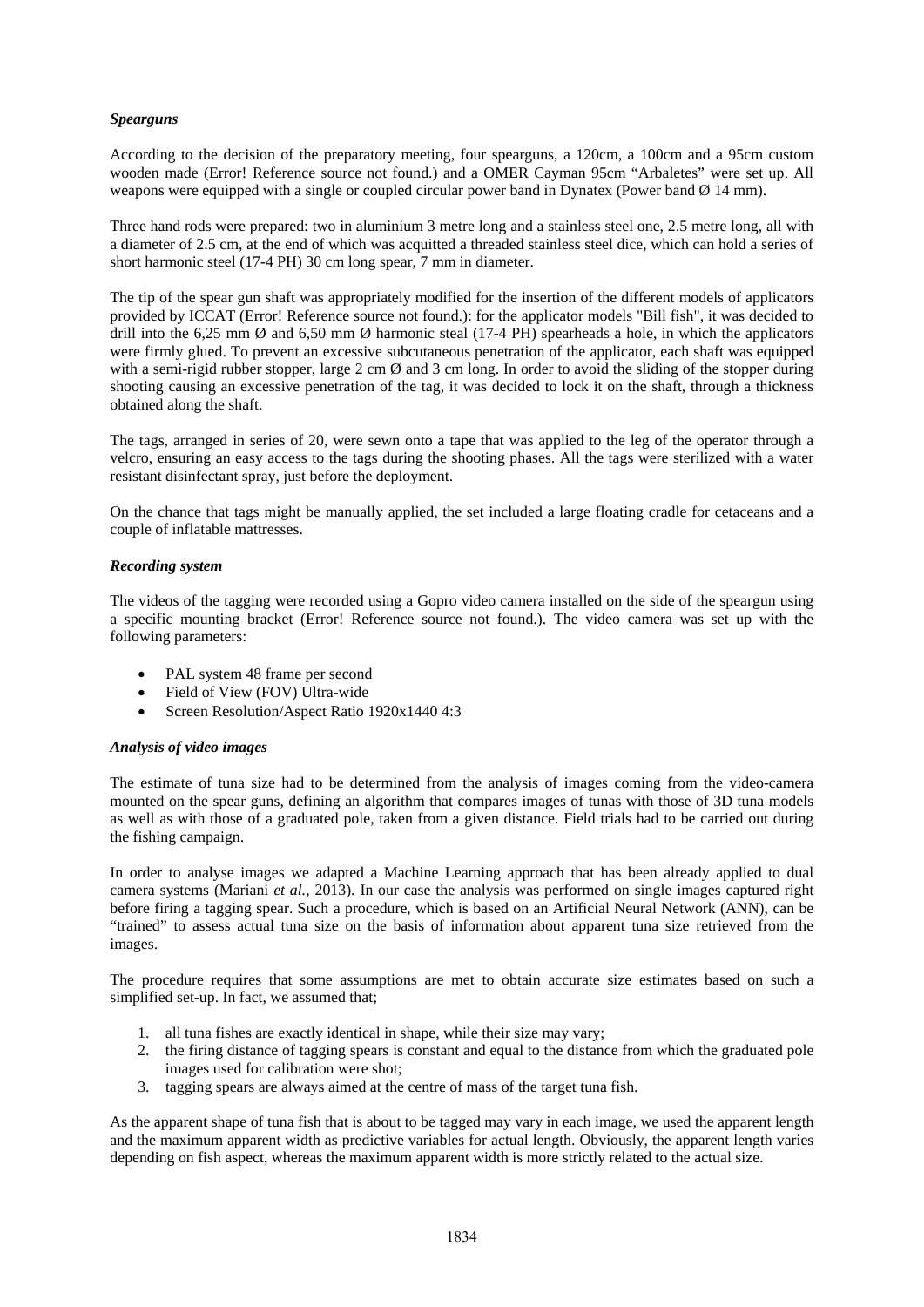While the role these predictive variables may play is clear, the way they are related to the actual length of tuna fish may be captured by several types of models. The advantage of a Machine Learning approach and in particular of an Artificial Neural Network (ANN) is that the model structure is not to be specified in advance. In fact, an ANN learns from the examples that are passed to it and when fully "trained" it is able to behave according to what it learned. For instance, it might learn to assess tuna fish size on the basis of only two predictive variables.

In order to provide examples that an ANN may learn, not only the values of predictive variables must be known, but also the value of the target variable. In the tuna fish case, the target variable was the actual length. As the length of tuna fish specimens in the available images was obviously unknown, we had to use other images to train the ANN.

The only way to associate known lengths to images from which apparent size could be measured relied upon the generation of a 3D tuna fish models (Error! Reference source not found.), which were shaped using the available images as templates. This satisfied assumption 1, while assumption 2 was met by using the image of a pole of known length (2.5 m), captured from a distance that we assumed was equal to the usual distance from which tagging spears were fired (Error! Reference source not found.**6**).

The reference pole image was then used to scale 3D tuna fish models (Error! Reference source not found.**7**), setting the virtual lenses to the same focal length as the underwater camera mounted on the speargun (equivalent to 12 mm for a 35 mm film). 3D models were scaled to 7 different known lengths, namely equivalent to 135, 150, 155, 160, 165, 175 and 200 cm FL, and rotated in order to change their orientation and aspect several times in small increments. The outcome of this procedure was a set of 356 images, in which each one of the seven above-mentioned lengths of the 3D tuna fish model was the basis for about 50 different images.

While 267 of the available images were randomly assigned to ANN training, the remaining 89 were used as validation set. The ANN we trained was a multilayer perceptron with a 2-11-1 architecture and sigmoid activation functions both in the hidden and in the output layer. The training procedure was stopped as soon as the validation error began to increase and repeated several times up to  $10^7$  epochs. The best ANN was then selected according to its Mean Square Error (MSE).

## **4. Results**

Activities started on 12th of June 2013, right after the closure of the BFT fishing season. The search of the schools of adult BFT to be tagged, was carried out according to the experience of the fishermen and their best knowledge on the major spots in the Tyrrhenian sea.

According to the information gained by the fishermen and their recent experience of BFT catch, the research for adult BFT focused in the Southern Tyrrhenian (Error! Reference source not found.**8**). Differently from the usual habits of the fishing campaigns, the screening of the spots was carried out without any support from other fishing vessels of the same fleet which is normally a key factor for the success of the fishing campaign.

The total amount of NM covered over the 14 days of activity was about 1455 NM and the average cruise speed of the vessel was approximately 9.5 knots, with an average of 12 hours/day spotting covering approximately 10.000 square miles.

Besides the many sightings of juveniles, over the campaign, two different schools of adult BFT were found and one of these was successfully caught by the purse seine on the 13th of June.

## *Catch and tagging operations*

Considering the sighting on the  $13<sup>th</sup>$ , the round weight range of individuals was 30-200 kg and the estimation of the total weight of the school was about 50 tons. Because of the bad sea conditions and the strong current it was decided to leave tunas in a very large portion of the purse seine (about 300 metres in circumference, corresponding to 100 metres in diameter and about 50 metres deep) with the purpose to minimize the risk of inducing any frantic behaviour of the fish school, avoiding as much as possible to increase the mortality rate for accidental entanglement.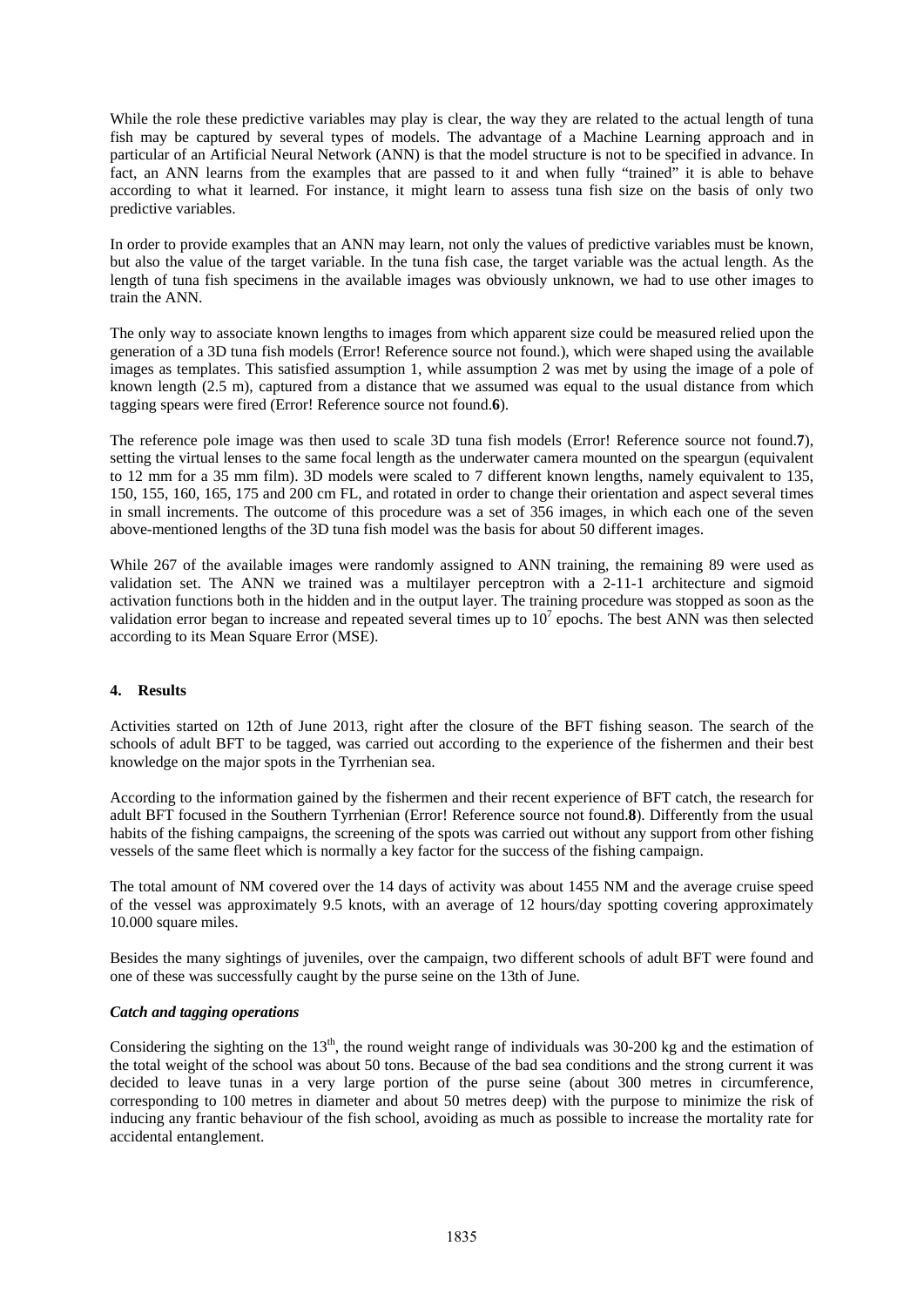After a first dive in which it was observed the quiet behaviour of the school, estimated on an average of 600 adult specimens, we started the tagging trials using a minimally invasive approach, through slow and silent freediving descent (Error! Reference source not found.**9**), armed with the spear guns properly studied and developed.

Beyond all expectations, the school of fish turned to be more than just "collaborative", small groups, driven on by curiosity, continued to approach to operators who, through silent glide dive, could easily direct the shot on the back of the tuna, which, in turn, reacted almost with indifference to the penetration of the tags. The ductility of the setting, allowed to quickly modulate the ballistics of the guns during the trial and the optimal compound was achieved by coupling a single circular power band, regardless of the length of the spear gun used. Gluing the applicator tip to the spear-shaft, enabled us to significantly speed up the replacement of the applicators, whenever was recorded the bending or breaking of the applicator's needle.

This problem occurred mainly with the applicators "Bill fish small" whose thin needle turned to be too weak for the application of the tags using the spear gun.

The strategy planned by the team shortly before the start was guided by the primary need of a very conservative and "precautionary" approach in order to avoid any possible risk of frenzying reactions and eventual massive mortalities.

The shoots were placed at depths ranging from 6 to 15 metres from the surface. The setting of the spear gun chosen for the operations turned out to be optimal, allowing to place accurate shot at a distance between 1 and 2 meters, estimated from the tip of the applicator to the back of the fish. The slimness and the frusto-conical shape of the rubber annexe stopper, turned to be fundamental for a correct ballistics of the compound, ensuring a fair compromise between a good hydrodynamics and the relative accuracy of the shot, with a good stopping power during the phase of penetration of the applicator into the flesh of the marked fish.

The cameras mounted on rifles due to their small size, did not affect in any way the efficiency of the spear gun. Unfortunately, after about six hours of tagging, a sudden further increase of bad sea conditions, particularly of the current, did not facilitate the action of the tender and whenever the purse seine lost its optimum circularity, the school began to swim frantically, causing the fatal entanglement of some specimens. It was very difficult to keep the net opened and, it was decided to release all the catches, including the tagged individuals, to avoid possible massive mortality; fortunately in this way losses were very limited (5 samples out of the 600 estimated samples of the school).

Despite of the difficult environmental conditions, it was possible to successfully tag and record 70 bluefin tuna with conventional tags:

- 7 small billfish
- 63 large billfish

Underwater videos of the tagging have been recorded. Every single tag has been associated with a single video of the tagging.

A series of underwater images of a graduated pole 2.5 metre long have been taken, at different measured distances of  $1 - 1.5 - 2$  m, to be applied in the set up of the model for size measurement.

### *Size evaluation*

The ANN we trained allowed to explain as much as 83% of the variance of tuna fish length in the validation set, while MSE was 70.09. Errors in length estimates ranged from -19.97 cm to +17.59 cm, but 90% of them fell in the  $[-12.37 \text{ cm}, +14.43 \text{ cm}]$  interval and 50% of them in the  $[-4.93 \text{ cm}, +5.76 \text{ cm}]$  interval.

After further linear corrections, errors in the length estimates from the corrected model ranged from -18.66 cm to +20.22 cm (i.e. in a slightly wider range relative to the uncorrected estimates), but as much as 88% of the errors fell within the [-10 cm, +10 cm] interval, and about 50% of the errors fell within the [-5 cm, +5 cm] interval (**.** ). While the linear correction improved the model performance in the central quantiles, the MSE grew about 10% larger (78.21) because of the outliers (**.** ).

After this set-up phase, the routine measurements consisted in choosing a photogram per each specimen, measuring apparent length and width in terms of number of pixels, and passing those values to the ANN that model, whose output was the estimate of the actual linear length of the specimen.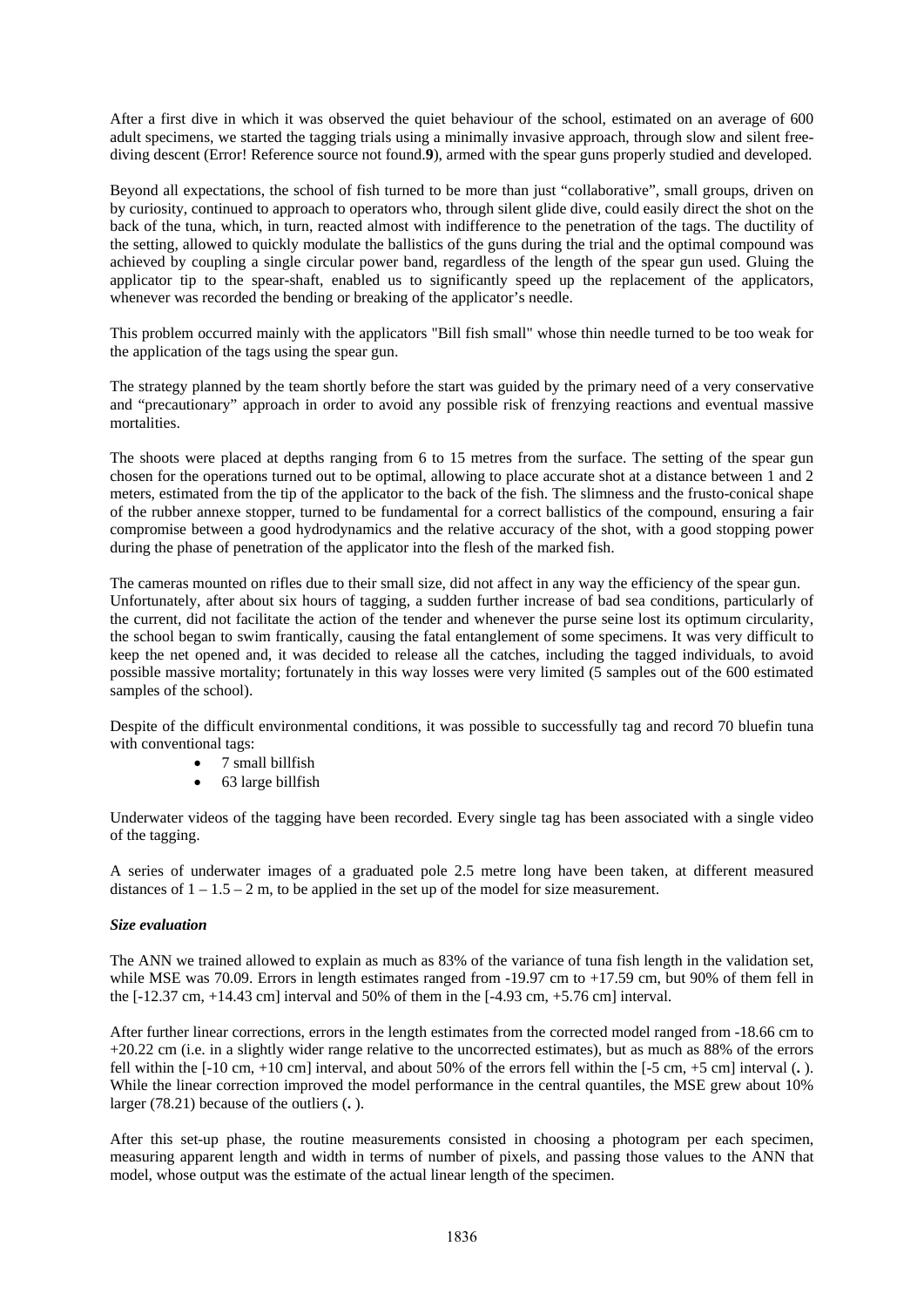## **5. Remarks and conclusions**

## *Fishing activities and tagging*

The application of a never-before-tried method, in such an extreme operational context as the one found on the field, has implied a discrete organizational effort, especially when, in order not to leave anything to chance, various series of tagging tools have been designed and customized. Among these, all those providing for the hand setting of the tag were discarded, such as poles or manual applicators, which for their use, would have entailed a considerable water restrictions for the fish swim, with potentially fatal consequences. The trials were also successful to answer all the concerns about the tunas behaviour in the purse seine and after the tag application. The bluefin tuna school in the purse seine was quite calm, keeping the typical round swim at about 10-15 m depth. Divers preferred to shoot without any scuba equipment, believing that free movements and reduced noise could be the best choice for a successful tagging, avoiding so any source of additional stress to the fish. The operations permitted to test several methods of tagging using different spear guns and tags. In particular the best tag applicator in relation to the shooting power and the best assembly of the cameras on the guns. From the technical point of view, therefore, both equipment as it was modified, and tagging strategy, turned to be suitable for the purpose of the project.

During the tagging campaign we experienced several approaches and methodologies that are now a good basis to provide recommendations for any future trial.

- a) "small" tags applicators pins were not strong enough and turned out to brake easily. We therefore used the "Large" ones which never broke and, at the same time, caused no apparent harm to tunas;
- b) we started using a speargun armed with two power bands. This approach turned to be over dimensioned, it is therefore enough to use a single power band. Other kinds of even simpler settings could be tried and tested. Arbaletes shot avoid any water turbulence that could adversely affect the quality of the first most important video frame of the tagging;
- c) taking into account the quantity of juveniles BFT which have been sighted during the campaign, the possibility to use the same equipment to tag juveniles, could be considered. Nevertheless it should be considered very carefully that the reactions of small specimens to the approach of divers and shooting could be different respect to a large individuals;
- d) the higher risk of entanglement for BFT in the seine is connected with the effects on the net of strong currents, which are very difficult to fight with tenders. Working in an open sea situation, the environmental conditions remain the more unpredictable factor for the success of the operations.

From the technical point of view, as said before, a good setting of equipment and tagging operations was achieved. Modifications and improvements can be eventually applied quite easily.

The strategy of fishing campaign is the focus point to be modified for the success of operations. Working with no reference point, i.e. information from other fishing boats operating at the same time in the same area, means to have no possibilities to search for tunas other than continuing to turn around in the areas traditionally known, as we did. Nevertheless in this situation uncertainty is too high and, as a matter of fact, only one day was devoted to the activities of fishing and tagging in 14 days of campaign, with a huge waste of time and money.

According to the experience gained in this trial, the use of an aircraft, flying for a few hours in the same area of the boat seems to be crucial to reduce drastically the spotting time. Once the school location is transmitted by the aircraft, the vessel can reach that point, saving time and reducing fuel and navigation costs. To avoid any possible problem, the campaign would start after the end of the official fishing campaign, and the aircraft would be duly identified by ICCAT.

## *Size evaluation*

The ANN based approach for assessing tuna fish length from images captured during tagging seems a very promising solution. While ANNs are usually more effective than other computational methods in solving regressive problems, other tools can be tested in the future, and more data (i.e. more 3D model images) can be used. Further tests will allow to check whether these changes may really improve the accuracy of length estimates, but in the meantime good results can be already obtained from two simple measures derived from images captured by a speargun mounted camera, thus adding significant value to tuna fish tagging with almost no additional effort.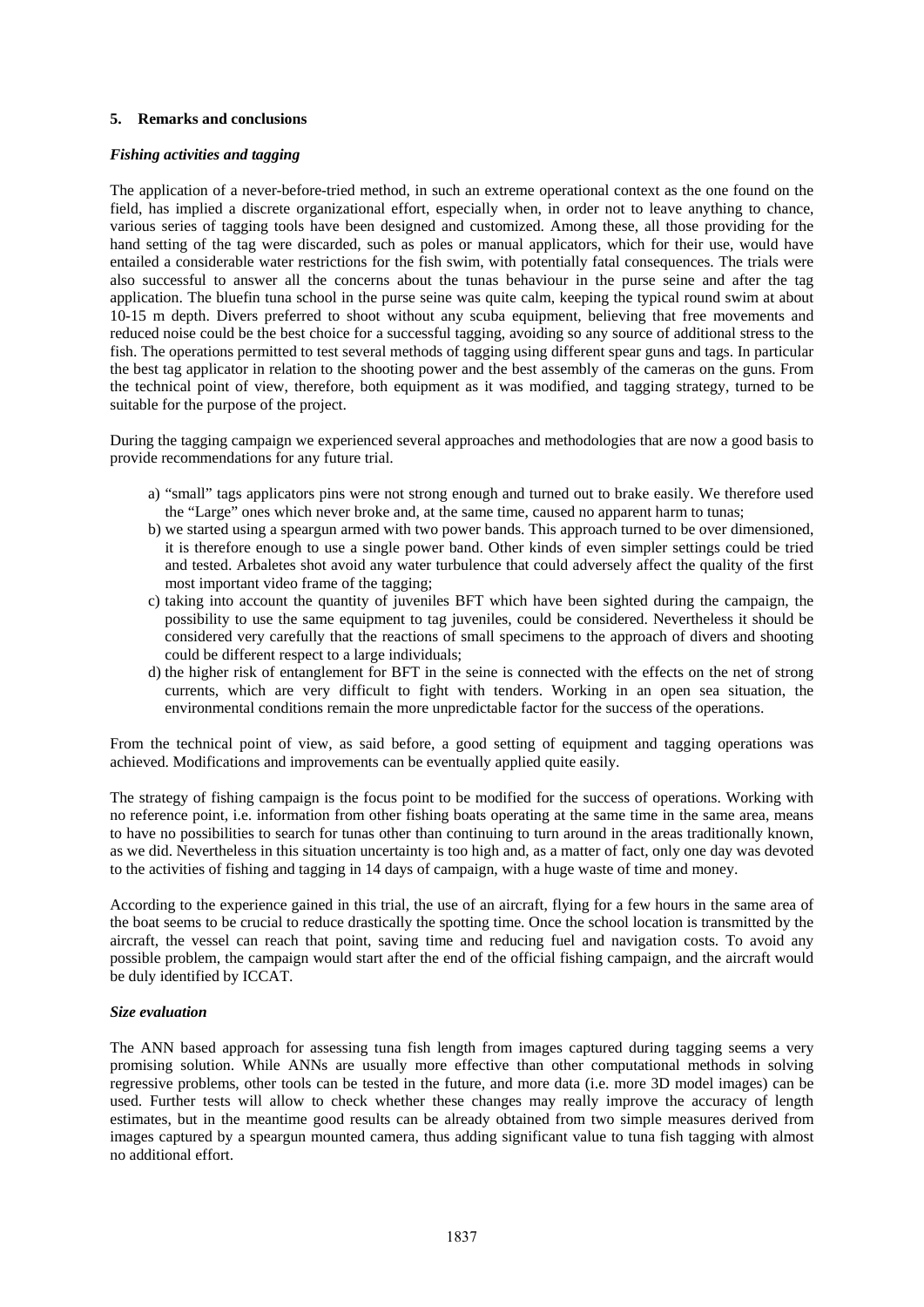### **References**

- Arena P., 1990. Catch and effort of the bluefin tuna purse seine fishing in the South Tyrrhenian Sea. Collect. Vol. Sci. Pap. ICCAT, 33: 117-118.
- Arena P., 1982. Biologia, ecologia e pesca del tonno (*Thunnus thynnus*) osservati in un quinquennio nel Tirreno meridionale. Atti Conv. UU.OO: sottop. Ris.Biol.Inq.Marino, Roma: 381-405.
- Arena P., 1982. Caratteristiche delle reti a circuizione per tonno e loro efficienza in relazione alle condizioni ambientali ed ai comportamenti della specie pescata. Atti Conv. UU.OO. sottop. Ris.Biol.Inq.Marino, Roma: 407-424.
- Arena P., 1982. Composizione demografica dei branchi di tonno (*Thunnus thynnus*) durante il periodo genetico, con indicazioni utili alla individuazione dello stock di riproduttori che affluiscono nel Mar Tirreno. Atti Conv. UU.OO. sottop. Ris. Biol. Inq. Marino, Roma.
- Arena P., 1982. La pêche à la senne tournante du thon rouge, *Thunnus thynnus*, dans les bassins maritimes occidentaux italiens. Collect. Vol. Sci. Pap. ICCAT, 17(2): 281-292.
- Arena, P. 1978. Le thon rouge en Méditerranée. Biologie et aquaculture. Sète, 9-12 May 1978. Act.coll.CNEXO, 8; 53-57.
- Costa C., M. Scardi, V. Vitalini, S. Cataudella. 2009. A dual camera system for counting and sizing Northern Bluefin Tuna (*Thunnus thynnus*; Linnaeus, 1758) stock, during transfer to aquaculture cages, with a semiautomatic Artificial Neural Network tool. Aquaculture Vol. 291: 161–167.
- Costa C., A. Loy, S. Cataudella, D. Davis, M. Scardi. 2006. Extracting fish size using dual underwater cameras. Aquacultural Engineering Vol. 35: 218–227.
- Harvey, E., Cappo, M., Shortis, M., Robson, S., Buchanan, J., Speare, P., 2003. The accuracy and precision of underwater measurement of length and maximum body depth of southern bluefin tuna (*Thunnus maccoyii*) with a stereo-video camera system. Fisheries Research Vol. 63: 315–326.
- Lines, J.A., Tillet, R.D., Ross, L.G., Chan, D., 2001. An automatic image-based system for estimating the mass of free-swimming fish. Computers and Electronics in Agriculture Vol. 31: 151–168.
- Mariani A., Dell'Aquila M., Scardi M. and Costa C. 2013. Feasibility study to assess the utilization of stereovideo systems during transfer of Atlantic bluefin tunas (*Thunnus thynnus*) to evaluate their number and size. ICCAT - Collective Volume of Scientific Paper, (2014) Vol. 70 No. 2: 401-421 - SCRS/2013/096.
- Martinez de Dios, J.L., Serna, C., Ellero, A., 2003. Computer vision and robotics techniques in fish farms. Robotica Vol. 21: 233–243.
- Phillips K., V. Boero Rodriguez, E. Harvey, D. Ellis, J. Seager, G. Begg, J. Hender. 2009. Assessing the operational feasibility of stereo-video and evaluating monitoring options for the Southern Bluefin Tuna fishery ranch sector. Fisheries Research and Development Corporation and Bureau of Rural Sciences (Australia).
- Van Rooij, J.M., Videler, J.J., 1996. A simple field method for stereo-photographic length measurement of freeswimming fish: merits and constraints. Journal of Experimental Marine Biology and Ecology Vol. 195: 237– 249.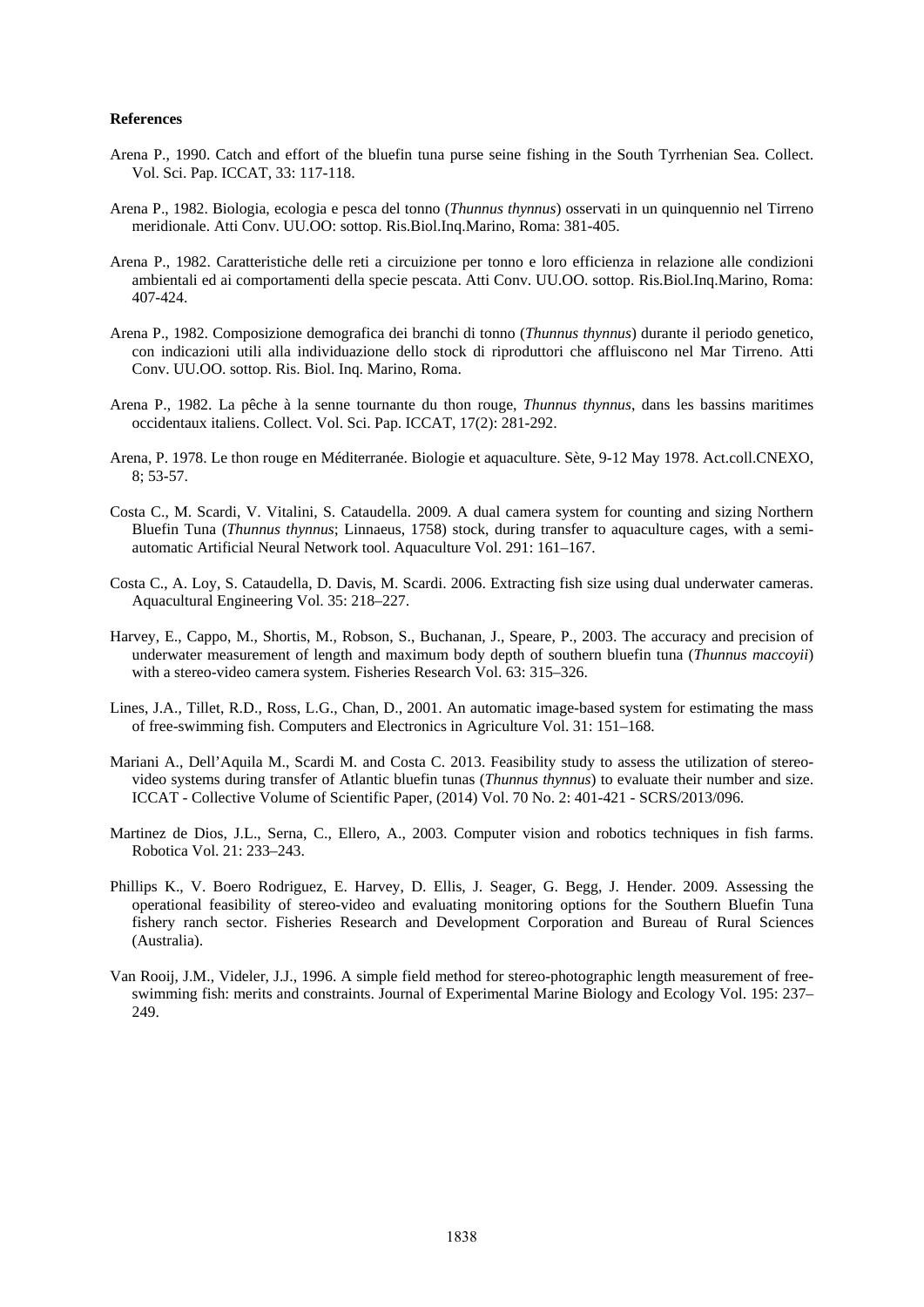

Figure 1. The purse seine "Vergine del Rosario".



Figure 2. Spearguns used during the trial (wooden and carbon fiber).



Figure 3. Tags and hand rods.



Figure 4. Video camera with mounting bracket.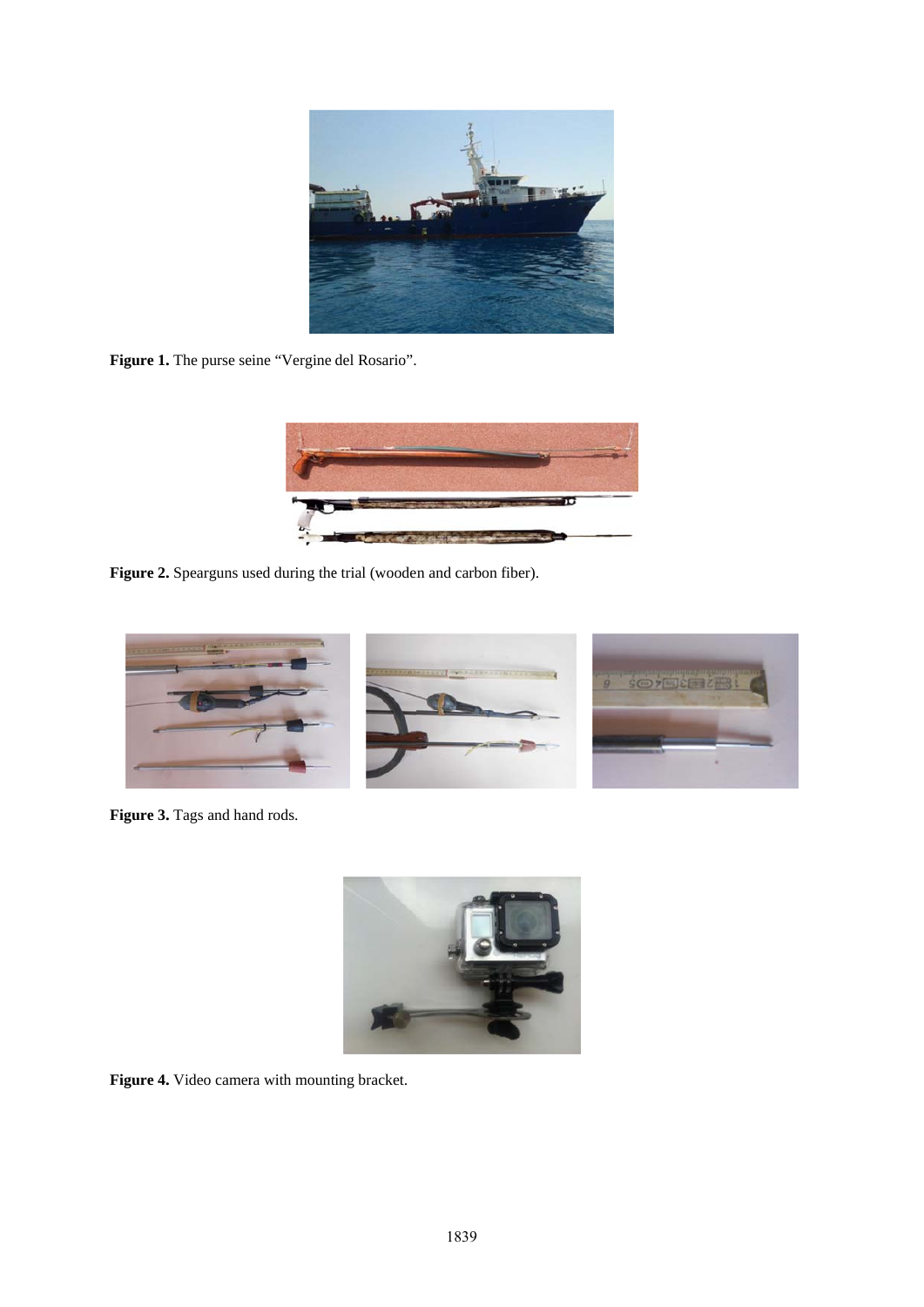

Figure 5. 3D tuna fish model generation - 3D model of the fish overlapped to a real image.



Figure 6. Image of a virtual fish near the graduated pole.



Figure 7. Scale 3D tuna fish models.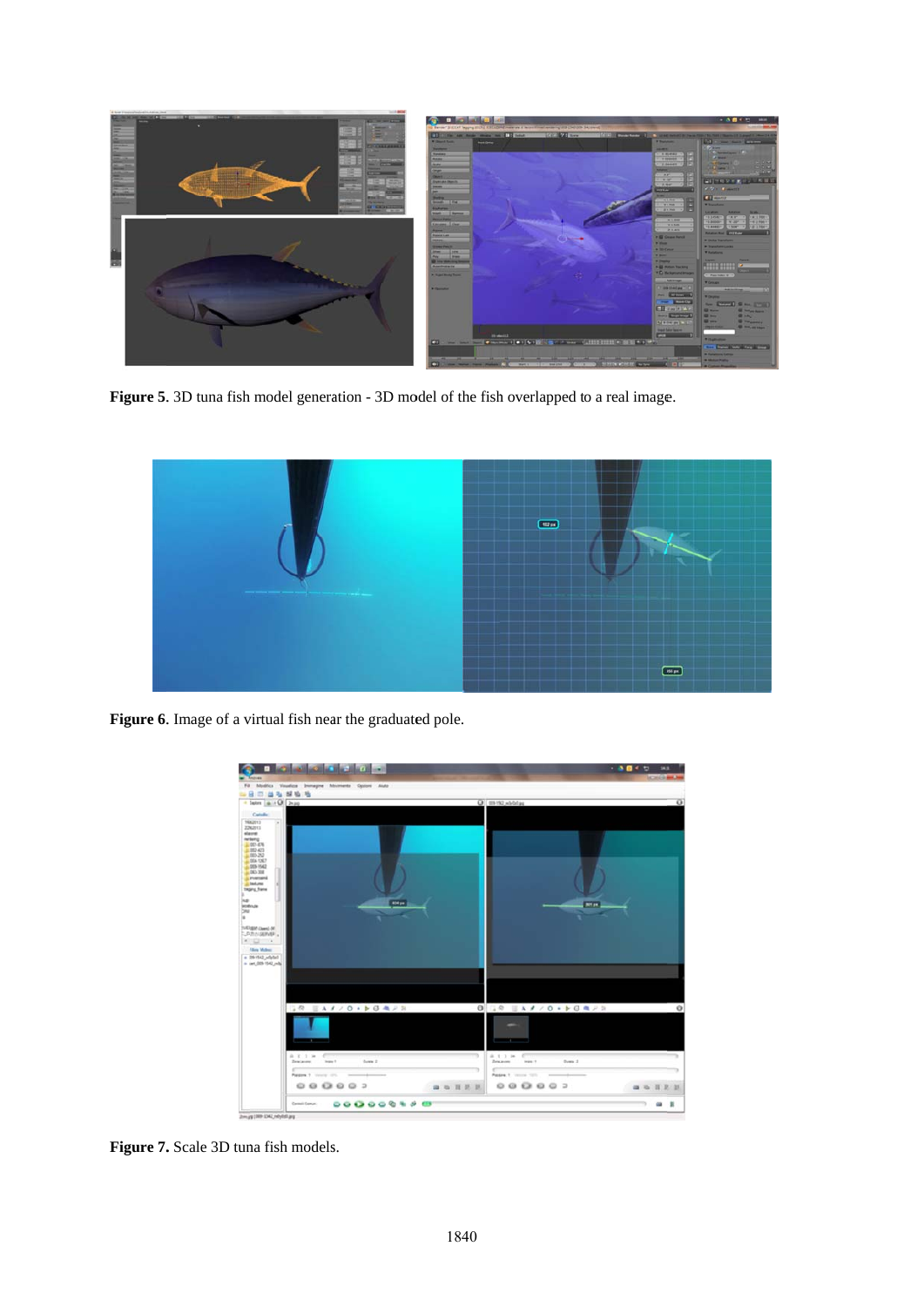

Figure 8. Vessel track and sightings.



Figure 9. Vessel track and sightings.